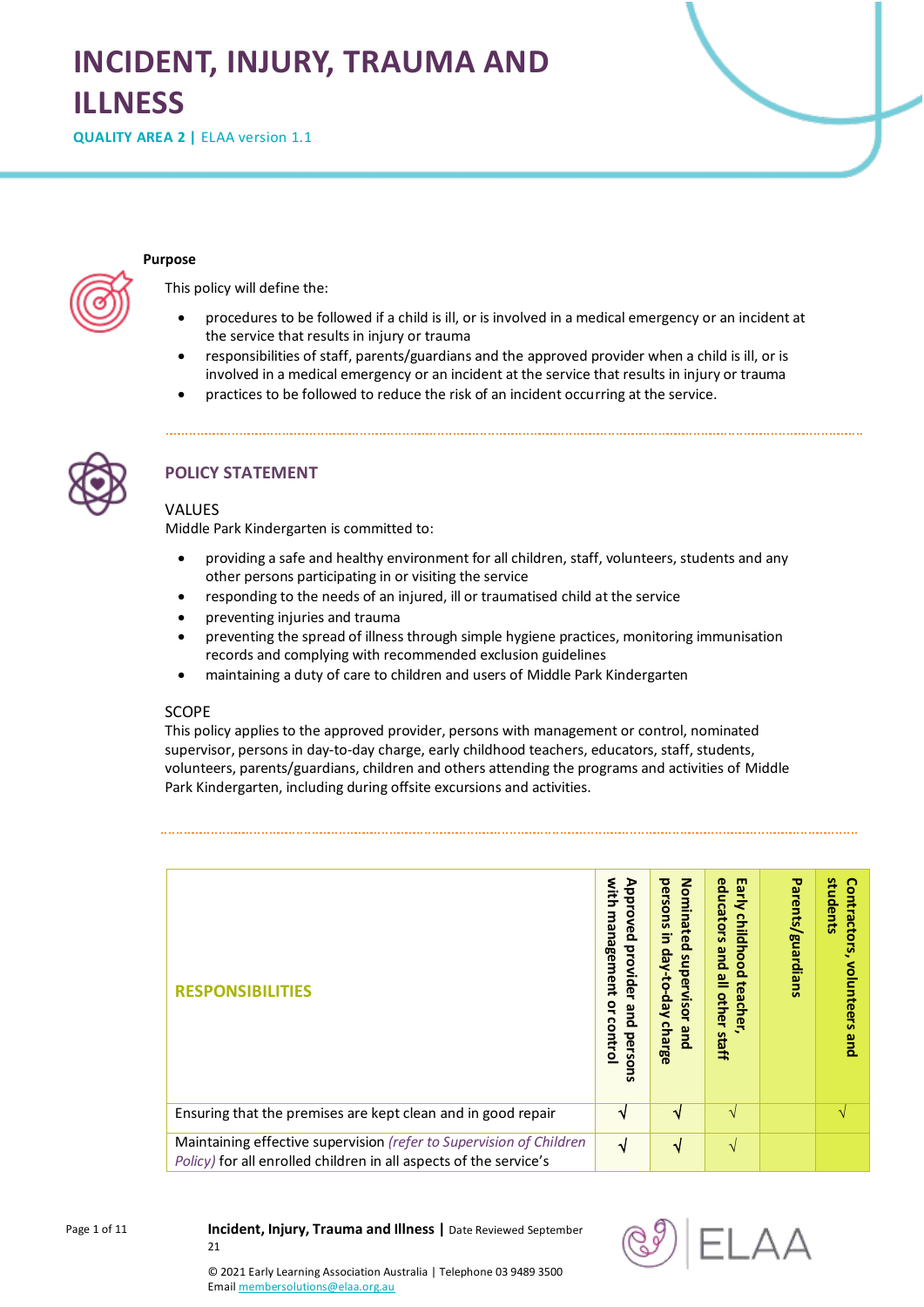| program that is reflective of the children's needs, abilities, age<br>and circumstances                                                                                                                                                                                                                                                             |            |            |           |           |           |
|-----------------------------------------------------------------------------------------------------------------------------------------------------------------------------------------------------------------------------------------------------------------------------------------------------------------------------------------------------|------------|------------|-----------|-----------|-----------|
| Regularly checking equipment in both indoor and outdoor areas<br>for hazards (refer to Attachment 1), and taking the appropriate<br>action to ensure the safety of the children when a hazard is<br>identified                                                                                                                                      |            | $\sqrt{}$  | $\sqrt{}$ |           |           |
| Being proactive, responsive and flexible in using professional<br>judgments to prevent injury from occurring                                                                                                                                                                                                                                        | $\sqrt{ }$ | $\sqrt{}$  | $\sqrt{}$ |           | $\sqrt{}$ |
| Having ready access to an operating telephone or other similar<br>means of communication to enable immediate communication<br>to and from parents and emergency services                                                                                                                                                                            | $\sqrt{ }$ | $\sqrt{ }$ | $\sqrt{}$ |           |           |
| Ensuring that staff have access to medication, Incident, Injury,<br>Trauma and Illness forms (available from ACECQA - refer to<br>Sources) and WorkSafe Victoria incident report forms (refer to<br>Sources)                                                                                                                                        | $\sqrt{}$  | $\sqrt{}$  |           |           |           |
| Ensuring that the service has an Occupational Health and Safety<br>policy and procedures that outline the process for effectively<br>identifying, managing and reviewing risks and hazards that are<br>likely to cause injury, and reporting notifiable incidents to<br>appropriate authorities (refer to Occupational Health and Safety<br>Policy) | $\sqrt{ }$ | $\sqrt{}$  | $\sqrt{}$ |           |           |
| Ensuring that there is a minimum of one educator with a current<br>approved first aid qualification on the premises at all times (refer<br>to Administration of First Aid Policy)                                                                                                                                                                   |            |            |           |           |           |
| As a demonstration of duty of care and evidence-based<br>practice, ELAA recommends that all early childhood<br>teachers and educators have current approved first aid<br>qualifications, anaphylaxis management training and<br>asthma management training.                                                                                         | $\sqrt{ }$ | $\sqrt{}$  |           |           |           |
| Ensuring that there are an appropriate number of up-to-date,<br>fully equipped first aid kits that are accessible at all times (refer<br>to Administration of First Aid Policy)                                                                                                                                                                     | N          |            | V         |           |           |
| Ensuring that children's enrolment forms provide authorisation<br>for the service to seek emergency medical treatment by a<br>medical practitioner, hospital or ambulance service (Regulations<br>161)                                                                                                                                              |            | $\sqrt{ }$ |           | V         |           |
| Notifying the service, upon enrolment or diagnosis, of any<br>medical conditions and/or needs, and any management<br>procedure to be followed with respect to that condition or need<br>(Regulation 162)                                                                                                                                            |            |            |           | $\sqrt{}$ |           |
| Informing the service of an infectious disease or illness that has<br>been identified while the child has not attended the service, and<br>that may impact on the health and wellbeing of other children,<br>staff and parents/guardians attending the service                                                                                      |            |            |           | $\sqrt{}$ |           |
| Ensuring that the service is provided with a current medical<br>management plan, if applicable (Regulation 162(d))                                                                                                                                                                                                                                  |            |            |           | $\sqrt{}$ |           |



Page 2 of 11 **Incident, Injury, Trauma and Illness |** Date Reviewed September 21

© 2021 Early Learning Association Australia | Telephone 03 9489 3500 Emai[l membersolutions@elaa.org.au](mailto:membersolutions@elaa.org.au)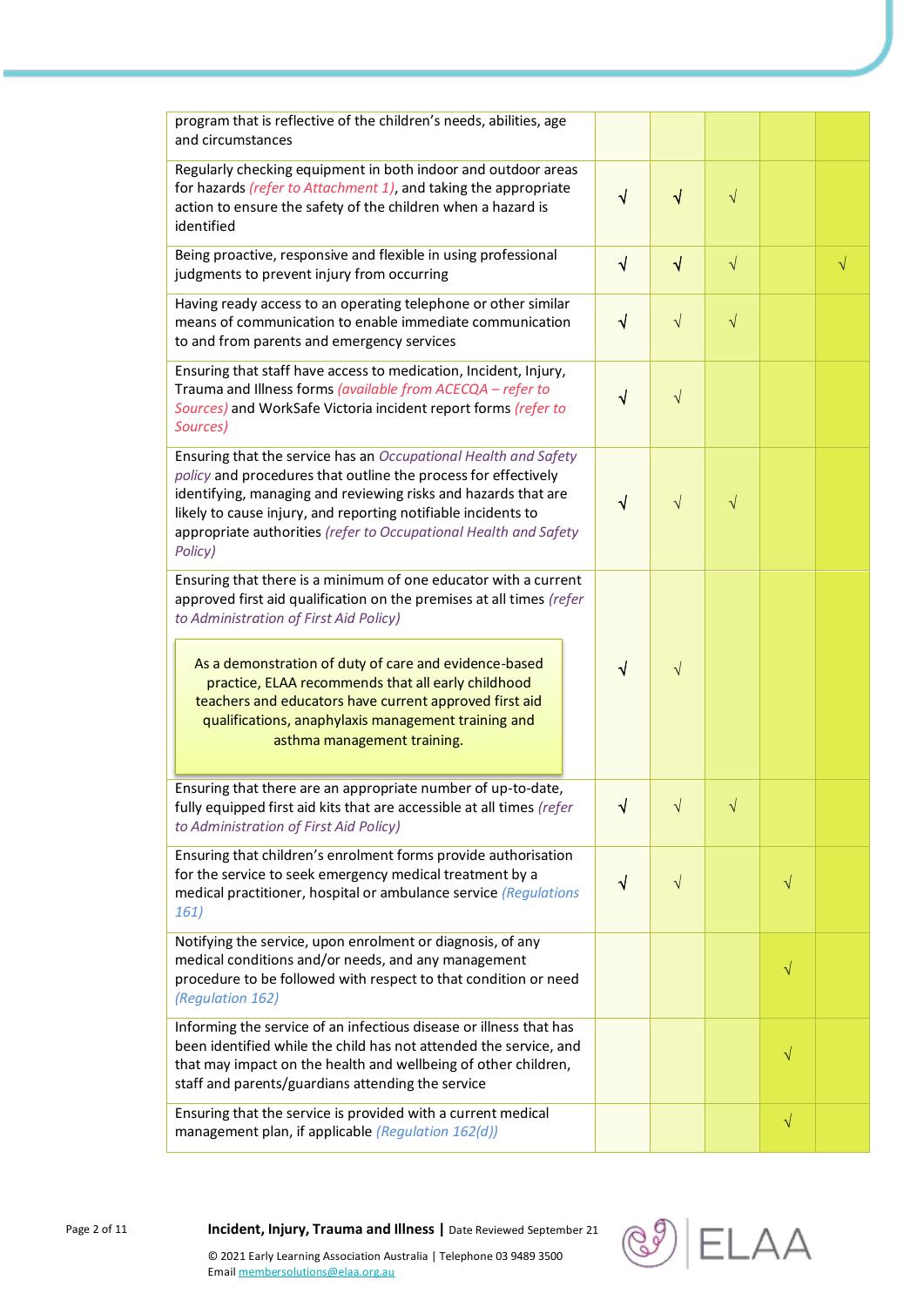| Notifying the service when their child will be absent from their<br>regular program                                                                                                                                                                                                                                                        |            |            |           | $\sqrt{}$ |  |
|--------------------------------------------------------------------------------------------------------------------------------------------------------------------------------------------------------------------------------------------------------------------------------------------------------------------------------------------|------------|------------|-----------|-----------|--|
| Notifying staff/educators if there is a change in the condition of<br>a/their child's health, or if there have been any recent accidents<br>or incidents that may impact on the child's care e.g. any bruising<br>or head injuries.                                                                                                        |            |            |           |           |  |
| Part of the Child Safe Standards, it is important that if a<br>child presents upon arrival to the service with any visible<br>injury or trauma, this should be discussed and documented<br>prior to the parent/guardian leaving the service (refer to<br><b>Child Safe Environment policy)</b>                                             | √          | $\sqrt{}$  | $\sqrt{}$ | $\sqrt{}$ |  |
| Responding immediately to any incident, injury or medical<br>emergency (refer to procedures and Administration of First Aid<br>policy)                                                                                                                                                                                                     | $\sqrt{ }$ | $\sqrt{}$  | $\sqrt{}$ |           |  |
| Ensuring that a parent/guardian of the child is notified as soon as<br>is practicable, but not later than 24 hours after the occurrence, if<br>the child is involved in any incident, injury, trauma or illness<br>while at the service (Regulation 86)                                                                                    | √          | $\sqrt{}$  | $\sqrt{}$ |           |  |
| Notifying other person/s as authorised on the child's enrolment<br>form when the parents/guardians are not contactable                                                                                                                                                                                                                     | $\sqrt{}$  | $\sqrt{ }$ | $\sqrt{}$ |           |  |
| Considering the emotional wellbeing of all children and<br>educators during and following an accident, injury, trauma or<br>illness events                                                                                                                                                                                                 | $\sqrt{}$  | $\sqrt{}$  | $\sqrt{}$ |           |  |
| Ensuring that regulatory and legislative responsibilities are met<br>in relation to any incident, injury or medical emergency                                                                                                                                                                                                              | $\sqrt{ }$ | $\sqrt{}$  | $\sqrt{}$ |           |  |
| Ensuing notifications of serious incidents (refer to Definitions) are<br>made to the regulatory authority (DET) (refer to Definition)<br>through the NQA IT System (refer to Definitions) as soon as is<br>practicable but not later than 24 hours after the occurrence                                                                    | $\sqrt{}$  | $\sqrt{}$  |           |           |  |
| Recording details of any incident, injury or illness in the Incident,<br>Injury, Trauma and Illness Record (refer to Definitions) as soon as<br>is practicable but not later than 24 hours after the occurrence                                                                                                                            | √          | V          |           |           |  |
| Signing the Incident, Injury, Trauma and Illness Record, thereby<br>acknowledging that they have been made aware of the incident                                                                                                                                                                                                           |            |            |           | $\sqrt{}$ |  |
| Reviewing and evaluating procedures after an incident or illness<br>as part of the quality improvement process and taking<br>appropriate action to remove the cause if required. For example,<br>removing a nail found protruding from climbing equipment or<br>retraining staff to adhere more closely to the service's Hygiene<br>Policy | √          | V          | $\sqrt{}$ |           |  |
| Ensuring that completed medication records are kept until the<br>end of 3 years after the child's last attendance (Regulation 92,<br>183)                                                                                                                                                                                                  | √          | $\sqrt{}$  |           |           |  |
| Ensuring that Incident, Injury, Trauma and Illness Records are<br>maintained and stored securely until the child is 25 years old<br>(Regulations 87, 183) (refer to Privacy and Confidentiality Policy)                                                                                                                                    | $\sqrt{}$  | $\sqrt{}$  |           |           |  |



Page 3 of 11 **Incident, Injury, Trauma and Illness |** Date Reviewed September 21

© 2021 Early Learning Association Australia | Telephone 03 9489 3500 Emai[l membersolutions@elaa.org.au](mailto:membersolutions@elaa.org.au)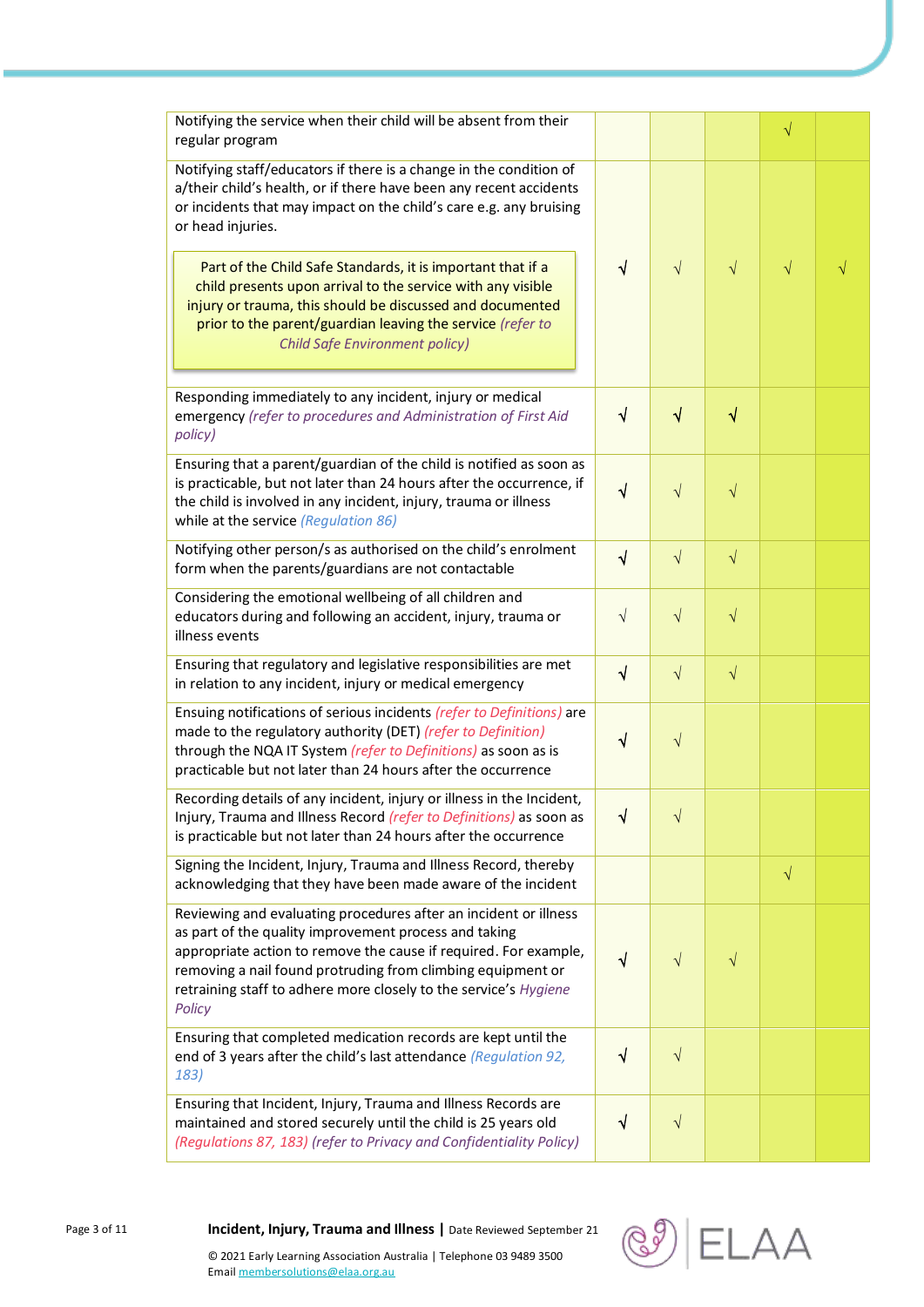| Communicating with families about children's health<br>requirements in culturally sensitive ways and implementing<br>individual children's medical management plans, where relevant                                                 | √ | $\sqrt{}$ | $\sqrt{ }$ |   |  |  |
|-------------------------------------------------------------------------------------------------------------------------------------------------------------------------------------------------------------------------------------|---|-----------|------------|---|--|--|
| Being contactable, either directly or through emergency contacts<br>listed on the child's enrolment form, in the event of an incident<br>requiring medical attention                                                                |   |           |            |   |  |  |
| Requesting the parents/guardians make arrangements for the<br>child or children involved in an incident or medical emergency to<br>be collected from the service, or informing parents/guardians if<br>an ambulance has been called | J | $\sqrt{}$ |            |   |  |  |
| Collecting their child as soon as possible when notified of an<br>incident, injury or medical emergency involving their child                                                                                                       |   |           |            | V |  |  |
| Arranging payment of all costs incurred when an ambulance<br>service required for their child at the service                                                                                                                        |   |           |            | V |  |  |
| BOLD tick $\sqrt{}$ indicates legislation requirement                                                                                                                                                                               |   |           |            |   |  |  |



## **PROCEDURES**

Ensuring that the following contact numbers are displayed in close proximity of each telephone:

- $\bullet$  000
- DET regional office
- Approved provider
- Asthma Victoria: (03) 9326 7088 or toll free 1800 645 130
- Victorian Poisons Information Centre: 13 11 26
- Local council or shire.

When there is a medical emergency, all staff will:

- call an ambulance, where necessary
- administer first aid, and provide care and comfort to the child prior to the parents/guardians or ambulance arriving
- implement the child's current medical management plan, where appropriate
- notify parents/guardians as soon as is practicable of any serious medical emergency, incident or injury concerning the child, and request the parents/guardians make arrangements for the child to be collected from the service and/or inform the parents/guardians that an ambulance has been called
- notify other person/s as authorised on the child's enrolment form, if the parents/guardians are not contactable
- ensure ongoing supervision of all children in attendance at the service
- accompany the child in the ambulance when the parents/guardians are not present, provided that staff-to-child ratios can be maintained at the service
- notify the approved provider of the medical emergency, incident or injury as soon as is practicable
- complete and submit an incident report to DET, the approved provider and the service's public liability insurer following a serious incident.

When a child develops symptoms of illness while at the service, all staff will:

 observing the symptoms of children's illnesses and injuries and systematically recording and sharing this information with families (and medical professionals where required)

Page 4 of 11 **Incident, Injury, Trauma and Illness |** Date Reviewed September 21

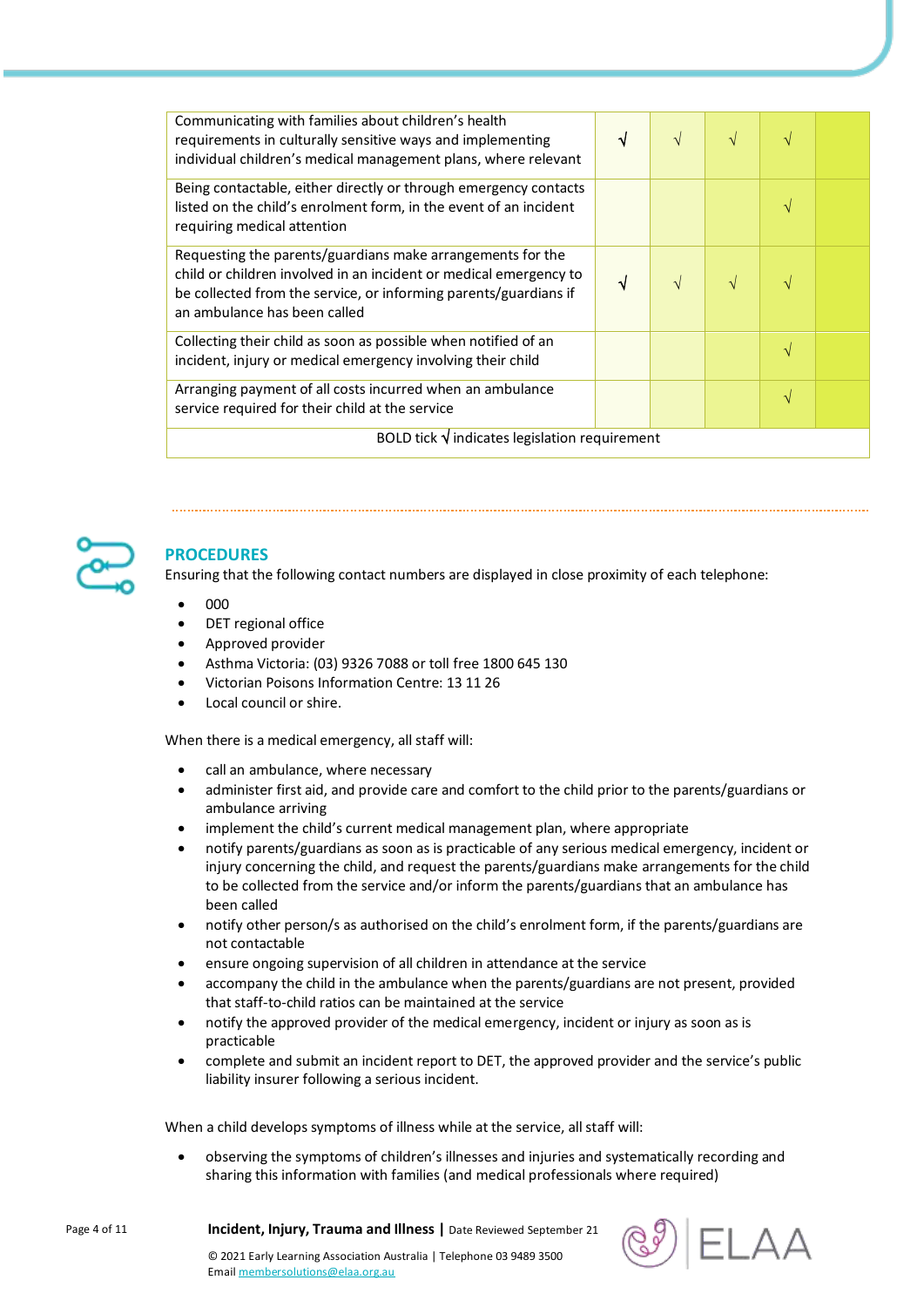- ensure that the nominated supervisor, or person in day-to-day care of the service, contacts the parents/guardians or authorised emergency contact for the child
- request that the child is collected from the service if the child is not well enough to participate in the program
- ensure that they separate the child from the group and have a staff member remain with the child until the child recovers, a parent/guardian arrives or another responsible person takes charge
- call an ambulance *(refer to definition of medical emergency)* if a child appears very unwell or has a serious injury that needs urgent medical attention
- ensure that the child is returned to the care of the parent/guardian or authorised emergency contact person as soon as is practicable
- ensure that, where medication, medical or dental treatment is obtained, the parents/guardians are notified as soon as is practicable and within 24 hours, and are provided with details of the illness and subsequent treatment administered to the child
- ensure that the approved provider is notified of the incident
- ensure that the Incident, Injury, Trauma and Illness Record is completed as soon as is practicable and within 24 hours of the occurrence.

Details that must be entered in the Incident, Injury, Trauma and Illness Record include the following:

- the name and age of the child
- the circumstances leading to the incident, injury or trauma, or relevant circumstances surrounding the child becoming ill (including any symptoms)
- the time and date the incident occurred, the injury was received or the child was subjected to the trauma, or the apparent onset of the illness
- the action taken by the service, including any medication administered, first aid provided or medical personnel contacted
- details of any person who witnessed the incident, injury or trauma, or the apparent onset of illness
- the name of any person the service notified, or attempted to notify, of any incident, injury, trauma or illness that a child suffered while being educated and cared for by the service, and the time and date of the notifications/attempted notifications
- the name and signature of the person making an entry in the record, and the time and date that the entry was made
- signature of a parent/guardian to verify that they have been informed of the occurrence.

All information will be included in the Incident, Injury, Trauma and Illness Record as soon as is practicable, but not later than 24 hours after the incident, injury or trauma, or the onset of the illness.



## **BACKGROUND AND LEGISLATION**

#### BACKGROUND

People responsible for managing early childhood services and caring for children have a duty of care towards those children. All service staff have a responsibility and a duty of care to act to prevent accidents and emergencies at the service.

An approved service must have policies and procedures in place in the event that a child is injured, becomes ill or suffers trauma. These procedures should be followed and must include the requirement that a parent/guardian be notified in the event of an incident, injury, illness or trauma relating to their child as soon as possible and within 24 hours of the occurrence.

The *National Regulations* require an accurate Incident, Injury, Trauma and Illness Record to be kept and stored confidentially until the child is 25 years old *(Regulation 183(2)).*

Page 5 of 11 **Incident, Injury, Trauma and Illness |** Date Reviewed September 21

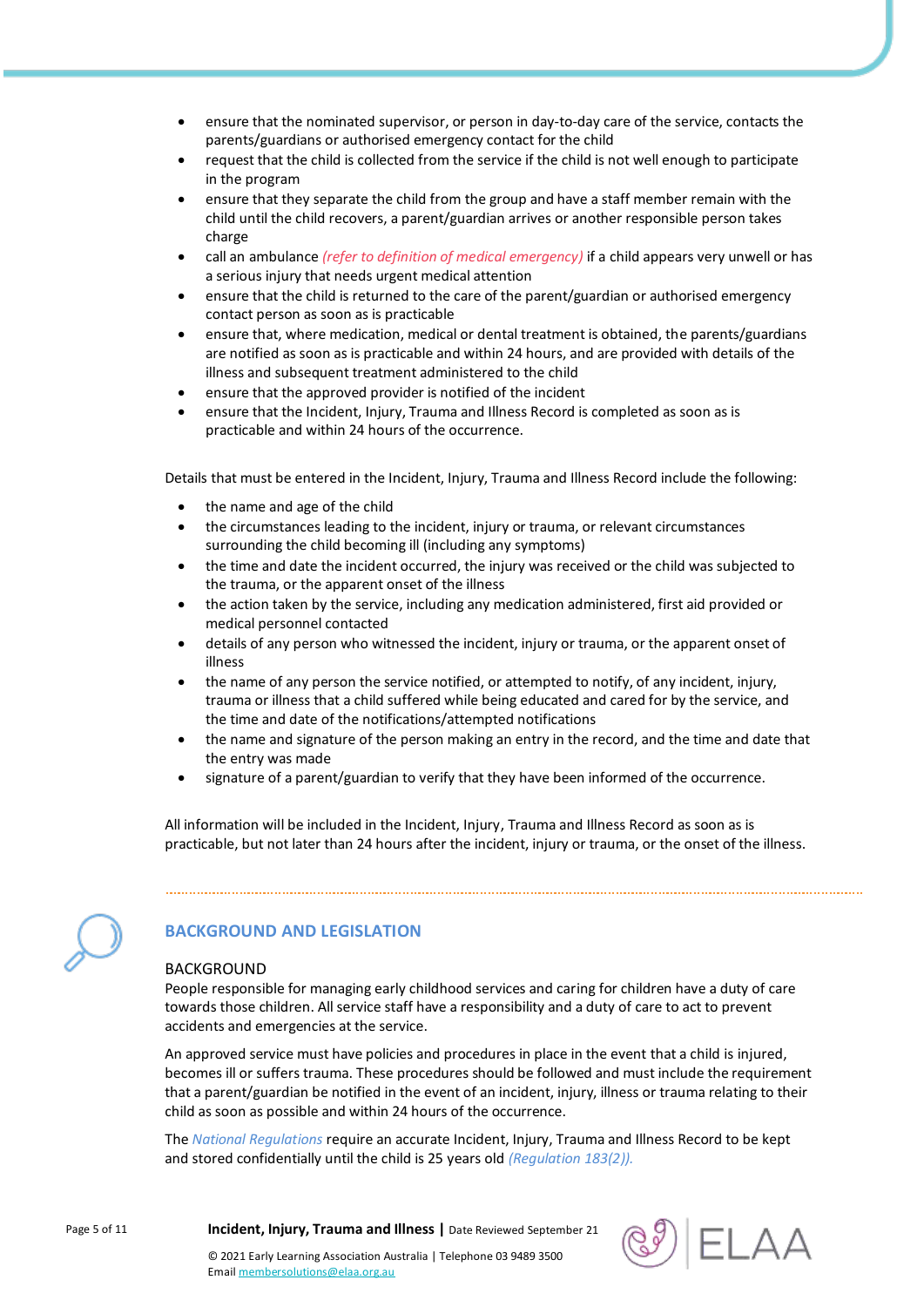Under the national legislation, each service must ensure that an entry is recorded in the Incident, Injury, Trauma and Illness Record for the following occurrences:

- an incident in relation to a child, an injury received by a child or trauma to which a child has been subjected
- an illness that becomes apparent.

Medical emergencies may include serious health issues such as asthma, anaphylaxis, diabetes, fractures, choking and seizures. Such emergencies generally involve only one child, however they can affect everyone in the children's service. In some cases it will be appropriate to refer to specific policies for guidance, such as the *Dealing with Medical Conditions Policy, Asthma Policy, Anaphylaxis Policy, Diabetes Policy and Epilepsy Policy.*

#### LEGISLATION AND STANDARDS

Relevant legislation and standards include but are not limited to:

- Australian Standards AS3745–2002, Emergency control procedures for buildings, structures and workplaces
- Education and Care Services National Law Act 2010: Section 174(2)
- Education and Care Services National Regulations 2011: Regulations 77, 85–87, 103, 177, 183
- Public Health and Wellbeing Act 2008 (Vic)
- Public Health and Wellbeing Regulations 2009 (Vic)
- Occupational Health and Safety Act 2004 (Vic)
- Occupational Health and Safety Regulations 2007
- WorkSafe Victoria Compliance Code: First aid in the workplace (2008)
- National Quality Standard, Quality Area 2: Children's Health and Safety
- National Quality Standard, Quality Area 3: Physical Environment
- National Quality Standard, Quality Area 7: Governance and Leadership
- Therapeutic Goods Act 1989 (Cth)

The most current amendments to listed legislation can be found at:

- Victorian Legislation Victorian Law Today: [www.legislation.vic.gov.au](http://www.legislation.vic.gov.au/)
- Commonwealth Legislation Federal Register of Legislation[: www.legislation.gov.au](http://www.legislation.gov.au/)



#### **DEFINITIONS**

The terms defined in this section relate specifically to this policy. For regularly used terms e.g. Approved Provider, Nominated Supervisor, Notifiable Complaints, Serious Incidents, Duty of Care, etc. refer to the Definitions file of the PolicyWorks catalogue.

**Emergency services:** Includes ambulance, fire brigade, police and state emergency services.

**First aid:** The provision of initial care in response to an illness or injury. It generally consists of a series of techniques to preserve life, protect a person (particularly if unconscious), prevent a condition worsening and promote recovery. First aid training should be delivered by approved first aid providers, and a list of these is published on the ACECQA website[: www.acecqa.gov.au](https://www.acecqa.gov.au/)

**Hazard:** A source or situation with a potential for harm in terms of human injury or ill health, damage to property, damage to the environment or a combination of these.

**Illness:** Any sickness and/or associated symptoms that affect the child's normal participation in the program at the service.



Page 6 of 11 **Incident, Injury, Trauma and Illness |** Date Reviewed September 21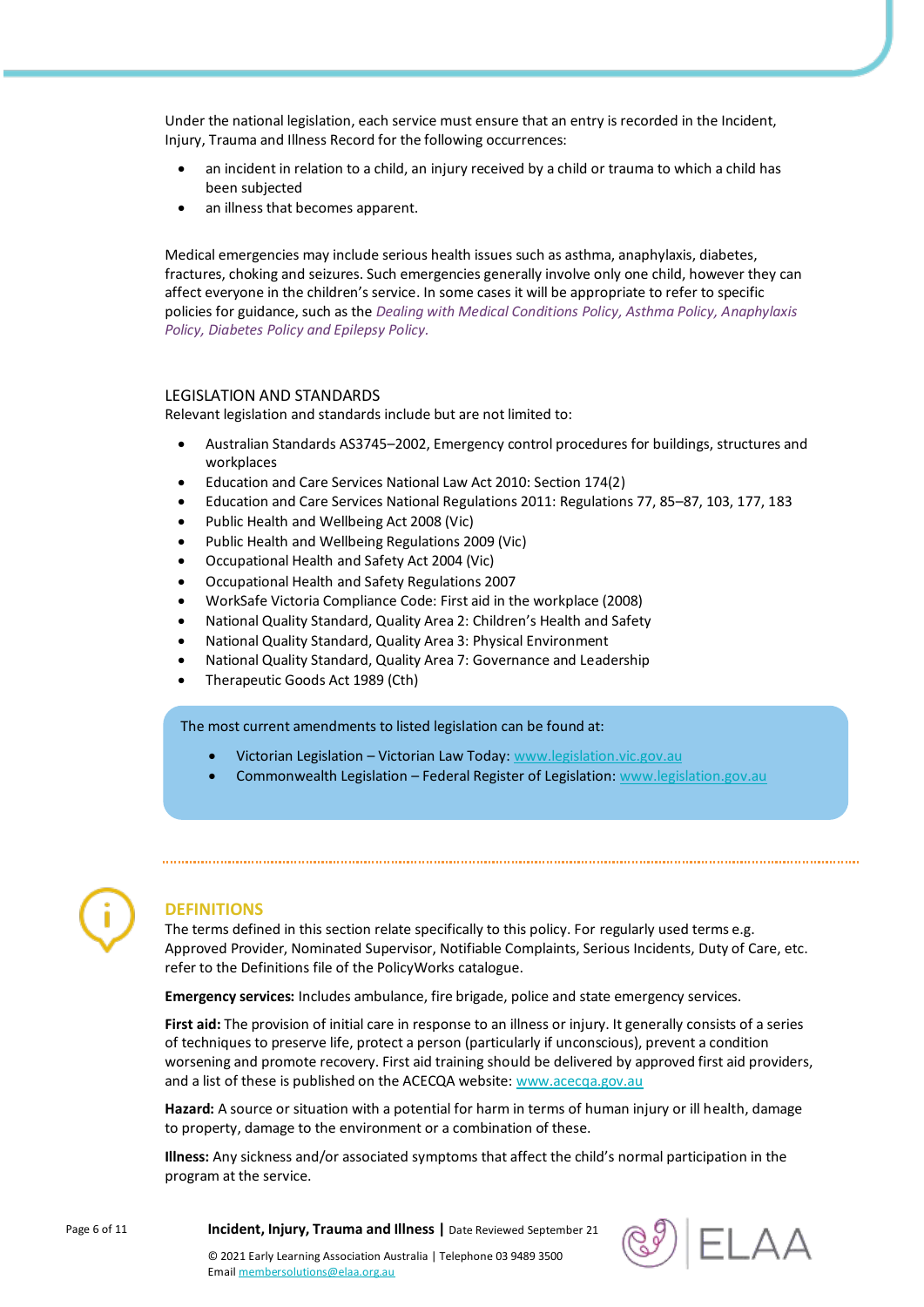**Incident:** Any unplanned event resulting in or having potential for injury, ill health, damage or other loss.

**Incident, Injury, Trauma and Illness Record:** Contains details of any incident, injury, trauma or illness that occurs while the child is being educated and cared for by the service. The Approved Provider must ensure an Injury, Trauma and Illness Record is kept in accordance with *Regulation 87 of the Education and Care Services National Regulations 2011* and kept for the period of time specified in *Regulation 183*. A sample is available on the ACECQA website[: www.acecqa.gov.au](https://www.acecqa.gov.au/) (search 'Sample forms and templates').

**Injury:** Any physical damage to the body caused by violence or an incident.

**Medication:** Any substance, as defined in the *Therapeutic Goods Act 1989 (Cth)*, that is administered for the treatment of an illness or medical condition.

**Medical management plan:** A document that has been prepared and signed by a doctor that describes symptoms, causes, clear instructions on action and treatment for the child's specific medical condition, and includes the child's name and a photograph of the child. An example of this is the Australasian Society of Clinical Immunology and Allergy (ASCIA) action plan for anaphylaxis.

**Medical attention:** Includes a visit to a registered medical practitioner or attendance at a hospital.

**Medical emergency:** An injury or illness that is acute and poses an immediate risk to a person's life or long-term health.

**Minor incident:** An incident that results in an injury that is small and does not require medical attention.

**Trauma:** An emotional wound or shock that often has long-lasting effects or any physical damage to the body caused by violence or an incident.



## **SOURCES AND RELATED POLICIES**

## **SOURCES**

- ACECQA sample forms and templates[: www.acecqa.gov.au](https://www.acecqa.gov.au/)
- Building Code of Australia: [www.abcb.gov.au](https://www.abcb.gov.au/)
- Staying Healthy: Preventing infectious diseases in early childhood education and care services (5th edition, 2013) National Health and Medical Research Council: [www.nhmrc.gov.au](https://www.nhmrc.gov.au/)
- VMIA Insurance Guide, Community Service Organisations program: [www.vmia.vic.gov.au](https://www.vmia.vic.gov.au/)
- WorkSafe Victoria: Guide to Incident Notification: [www.worksafe.vic.gov.au](https://www.worksafe.vic.gov.au/)
- WorkSafe Victoria: Online notification forms[: www.worksafe.vic.gov.au](https://www.worksafe.vic.gov.au/)

#### RELATED POLICIES

- Administration of First Aid
- Administration of Medication
- Anaphylaxis
- Asthma
- Child Safe Environment
- Dealing with Infectious Diseases
- Dealing with Medical Conditions
- Delivery & Collection of Children
- Diabetes
- Emergency and Evacuation
- Epilepsy
- Excursions and Service Events
- Hygiene
- Occupational Health and Safety
- Privacy and Confidentiality
- Road Safety and Safe Transport



Page 7 of 11 **Incident, Injury, Trauma and Illness |** Date Reviewed September 21

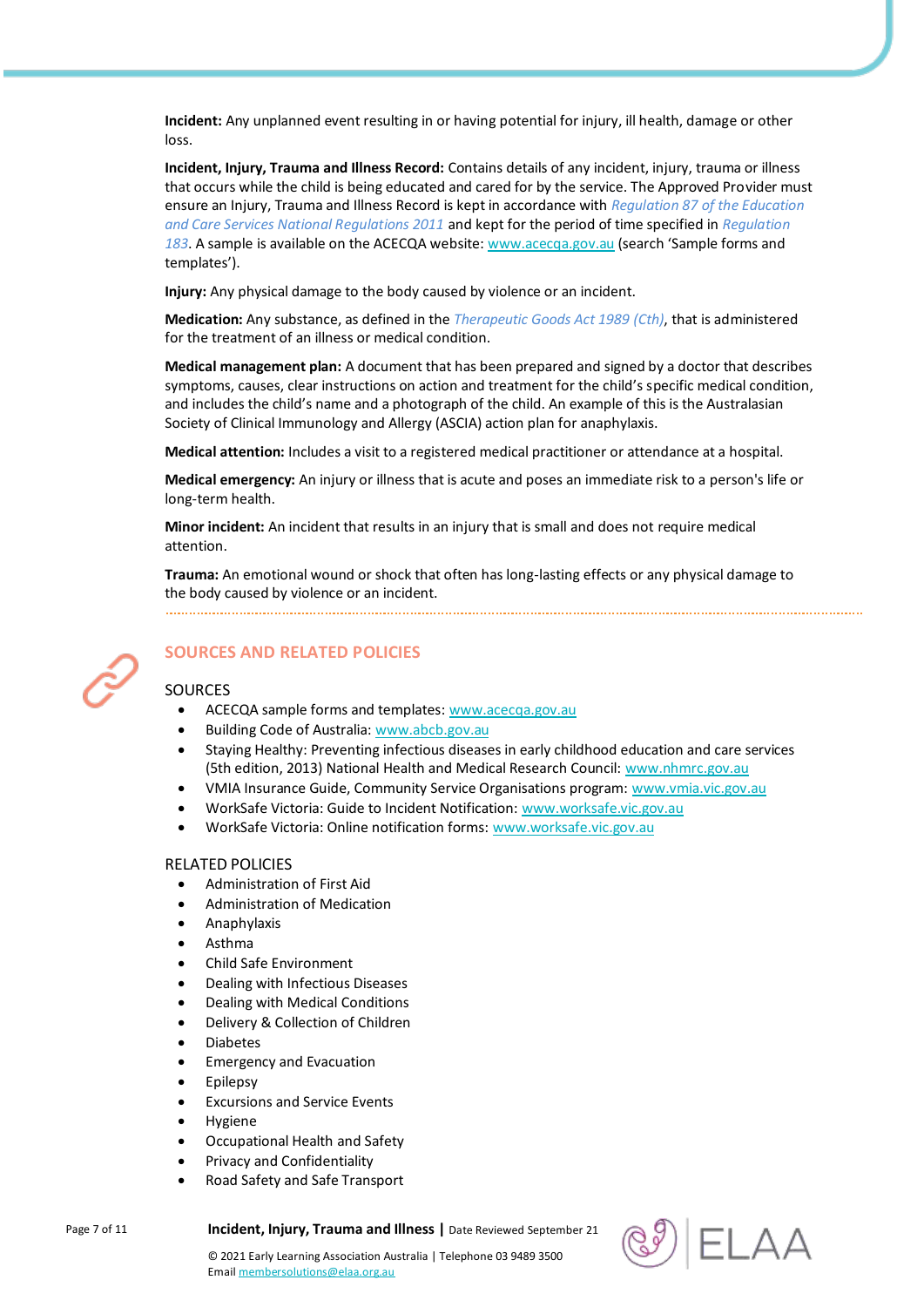

## **EVALUATION**

In order to assess whether the values and purposes of the policy have been achieved, the approved provider will:

- regularly seek feedback from everyone affected by the policy regarding its effectiveness
- monitor the implementation, compliance, complaints and incidents in relation to this policy
- review and analyse information gathered from the Incident, Injury, Trauma and Illness Record and staff first aid records regarding incidents at the service
- keep the policy up to date with current legislation, research, policy and best practice
- revise the policy and procedures as part of the service's policy review cycle, or as required
- notify all stakeholders affected by this policy at least 14 days before making any significant changes to this policy or its procedures, unless a lesser period is necessary due to risk *(Regulation 172 (2)).*



## **ATTACHMENTS**

Attachment 1: Sample hazard identification checklist



#### **AUTHORISATION**

This policy was adopted by the approved provider of Middle Park Kindergarten in September 2021. **REVIEW DATE:** September 2023



Page 8 of 11 **Incident, Injury, Trauma and Illness |** Date Reviewed September 21

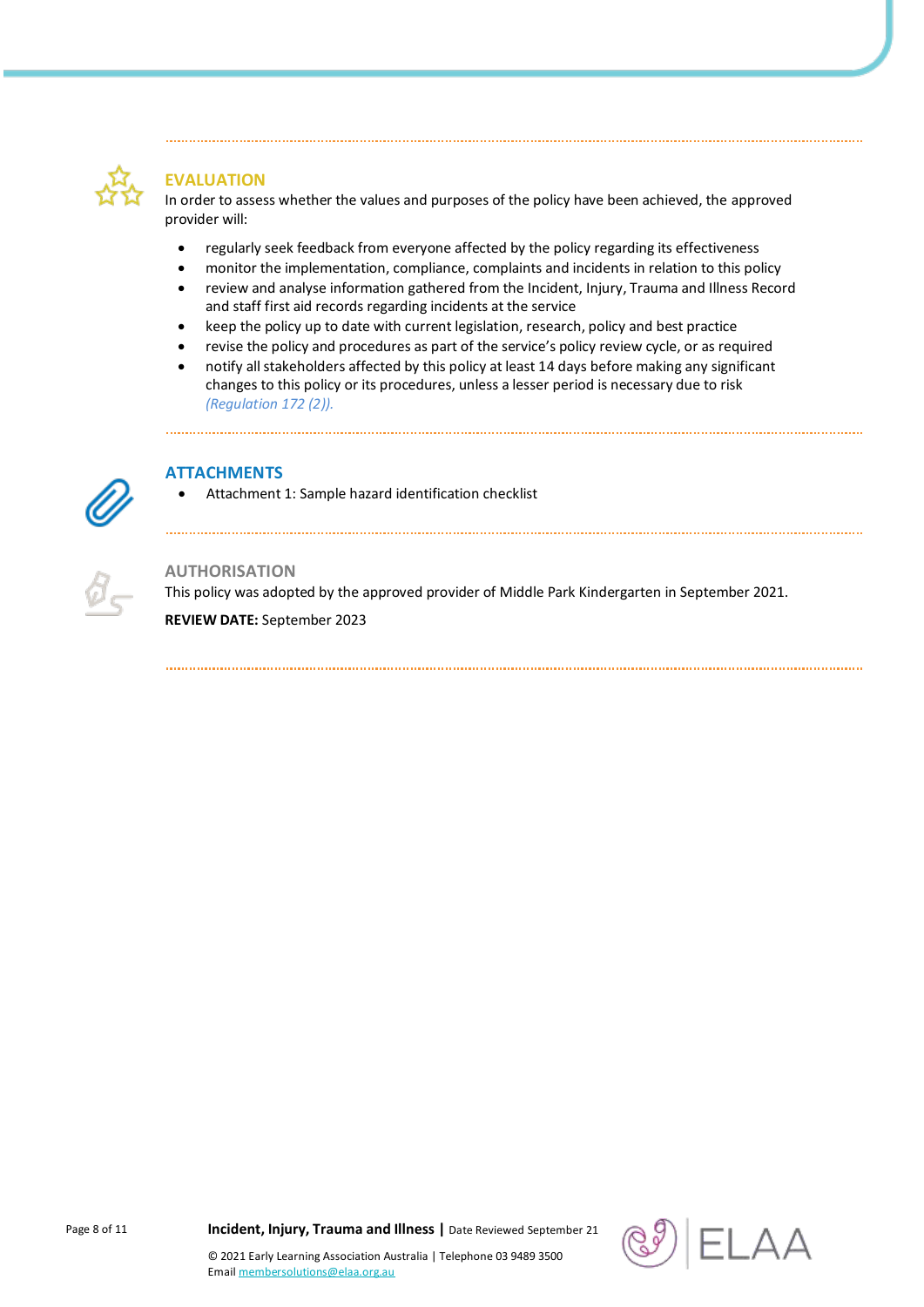## **ATTACHMENT 1. SAMPLE HAZARD IDENTIFICATION CHECKLIST**

| Service: |  |  |
|----------|--|--|
| Date:    |  |  |

## Inspected by:

| <b>Hazard</b>                                                                        | <b>Yes</b> | <b>No</b> | <b>Comments</b> |
|--------------------------------------------------------------------------------------|------------|-----------|-----------------|
| 1. Floors                                                                            |            |           |                 |
| Surface is even and in good repair                                                   |            |           |                 |
| Surface is free from tripping and slipping hazards<br>(e.g. oil, water, sand)        |            |           |                 |
| Surface is safe (e.g. not likely to become<br>excessively slippery when wet)         |            |           |                 |
| 2. Kitchen and work benches                                                          |            |           |                 |
| Work bench space is adequate and at comfortable<br>working height                    |            |           |                 |
| Kitchen and work bench space is clean and free of<br>clutter                         |            |           |                 |
| Equipment not in use is properly stored                                              |            |           |                 |
| Lighting is satisfactory                                                             |            |           |                 |
| A door or gate restricts child access to the kitchen                                 |            |           |                 |
| Ventilation fan is in good working order                                             |            |           |                 |
| Kitchen appliances are clean and in good working<br>order                            |            |           |                 |
| 3. Emergency evacuation                                                              |            |           |                 |
| Staff have knowledge of fire drills and emergency<br>evacuation procedures           |            |           |                 |
| Fire drill instructions are displayed prominently in<br>the service                  |            |           |                 |
| Regular fire drills are conducted                                                    |            |           |                 |
| Extinguishers are in place, recently serviced and<br>clearly marked for type of fire |            |           |                 |
| Exit signs are posted and clear of obstructions                                      |            |           |                 |
| Exit doors are easily opened from inside                                             |            |           |                 |
| 4. Security and lighting                                                             |            |           |                 |
| Security lighting is installed in the building and car<br>park                       |            |           |                 |
| There is good natural lighting                                                       |            |           |                 |
| There is no direct or reflected glare                                                |            |           |                 |
| Light fittings are clean and in good repair                                          |            |           |                 |

Page 9 of 11 **Incident, Injury, Trauma and Illness** | Date Reviewed September 21

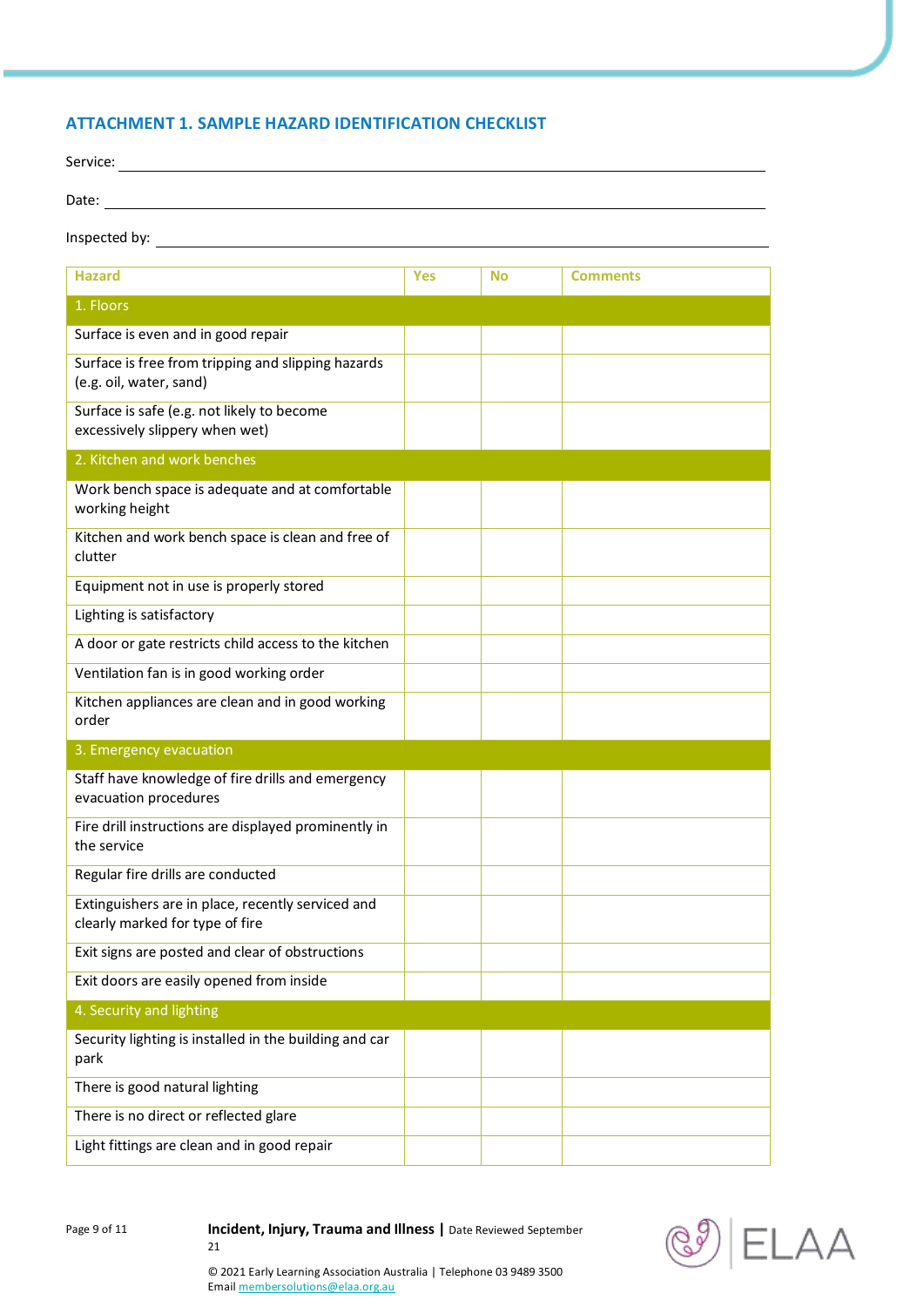| Emergency lighting is readily available and<br>operable (e.g. torch)                                         |  |  |
|--------------------------------------------------------------------------------------------------------------|--|--|
| 5. Windows                                                                                                   |  |  |
| Windows are clean, admitting plenty of daylight                                                              |  |  |
| Windows have no broken panes                                                                                 |  |  |
| 6. Steps and landings                                                                                        |  |  |
| All surfaces are safe                                                                                        |  |  |
| There is adequate protective railing which is in<br>good condition                                           |  |  |
| 7. Ladders and steps                                                                                         |  |  |
| Ladders and steps are stored in a proper place                                                               |  |  |
| Ladders and steps are free of defects (e.g. broken<br>or missing rungs etc.)                                 |  |  |
| They conform to Australian Standards                                                                         |  |  |
| They are used appropriately to access equipment<br>stored above shoulder height                              |  |  |
| 8. Chemicals and hazardous substances                                                                        |  |  |
| All chemicals are clearly labelled                                                                           |  |  |
| All chemicals are stored in locked cupboard                                                                  |  |  |
| Material Safety Data Sheets (MSDS) are provided<br>for all hazardous substances                              |  |  |
| 9. Storage (internal and external)                                                                           |  |  |
| Storage is designed to minimise lifting problems                                                             |  |  |
| Materials are stored securely                                                                                |  |  |
| Shelves are free of dust and rubbish                                                                         |  |  |
| Floors are clear of rubbish or obstacles                                                                     |  |  |
| Dangerous material or equipment is stored out of<br>reach of children                                        |  |  |
| 10. Manual handling and ergonomics                                                                           |  |  |
| Trolleys or other devices are used to move heavy<br>objects                                                  |  |  |
| Heavy equipment (such as planks and trestles) is<br>stored in a way that enables it to be lifted safely      |  |  |
| Adult-sized chairs are provided and used for staff<br>(to avoid sitting on children's chairs)                |  |  |
| Workstations are set up with the chair at the<br>correct height                                              |  |  |
| Workstations are set up with phone, mouse and<br>documents within easy reach and screen adjusted<br>properly |  |  |

Page 10 of 11 **Incident, Injury, Trauma and Illness** | Date Reviewed September 21